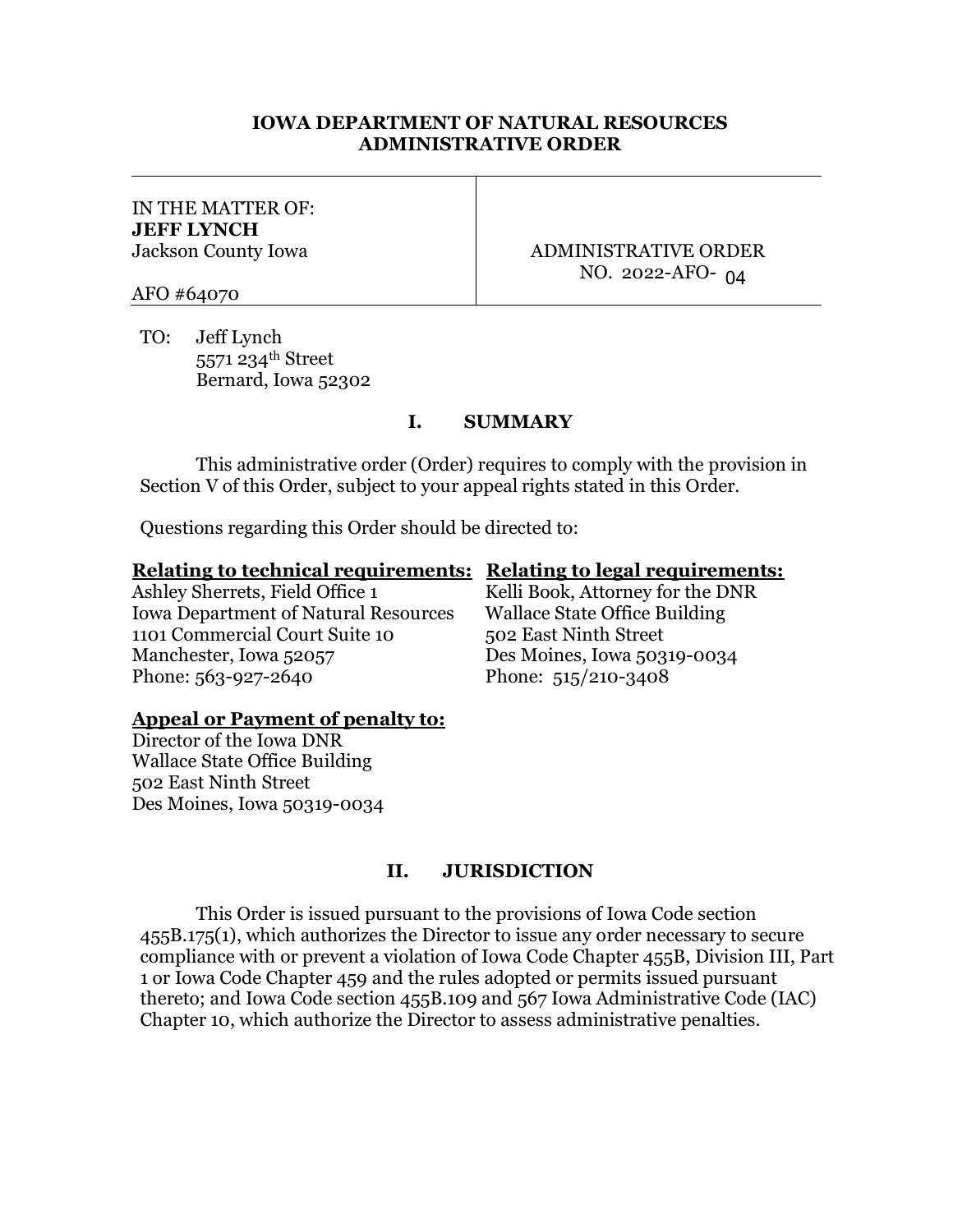#### IOWA DEPARTMENT OF NATURAL RESOURCES ADMINISTRATIVE ORDER ISSUED TO: JEFF LYNCH

#### **III. STATEMENT OF FACTS**

1. Jeff Lynch owns and operates an animal feeding operation located at 5571 234th Street; Bernard, Iowa (Section 27, Butler Township, Jackson County). The confinement operation has one confinement building that houses 2,400 swine (960 animal units). An original Phosphorus Index MMP for the facility was submitted 2009, and complete Phosphorus Index MMPs were submitted in 2013 and 2017. The annual MMP update deadline was established as October 1 of each calendar year and the annual compliance fee for the facility is \$144.00.

2. The annual MMP update deadline was established as October 1 of each calendar year and the annual compliance fee for the facility is \$144.00. Mr. Lynch failed to timely submit the annual MMP updates and fees by October 1 for the following years: 2011, 2012, 2014, 2016, and 2018. Facilities are required to submit complete Phosphorus Index MMPs every four years. Mr. Lynch failed to timely submit the complete Phosphorus Index MMP for the following years: 2013, 2017, and 2021.

3. DNR issued Notice of Violation letters in 2011, 2012, 2013, 2014, 2016, 2017, 2018, and 2021 for the untimely submittals of the complete Phosphorus Index MMPs and the annual MMP updates and associated fees.

# **IV. CONCLUSIONS OF LAW**

1. Iowa Code section 459.103 provides that the Environmental Protection Commission (Commission) shall adopt rules related to the construction or operation of animal feeding operations. The Commission has adopted such rules at 567 IAC Chapter 65.

2. Iowa Code section 459.12(13) and 567 IAC 65.16(3)"b" require an owner of a confinement feeding operation who is required to submit an MMP to submit a complete updated MMP and compliance fee on an annual basis to the DNR. The updated plan must reflect all amendments made during the period of time since the previous MMP submission. The compliance fee is fifteen cents per animal unit. 567 IAC 65.17(17)"d" states that the phosphorus index is valid if the soil phosphorus concentration data is less than four years old. Mr. Lynch failed to timely submit the complete Phosphorus Index MMPs and fees for 2013, 2017, and 2021. Mr. Lynch failed to timely submit the annual MMP updates and fees for 2011, 2012, 2014, 2016, and 2018. The above-mentioned facts indicate violations of this provision.

#### **V. ORDER**

THEREFORE, the DNR orders Jeff Lynch to do the following: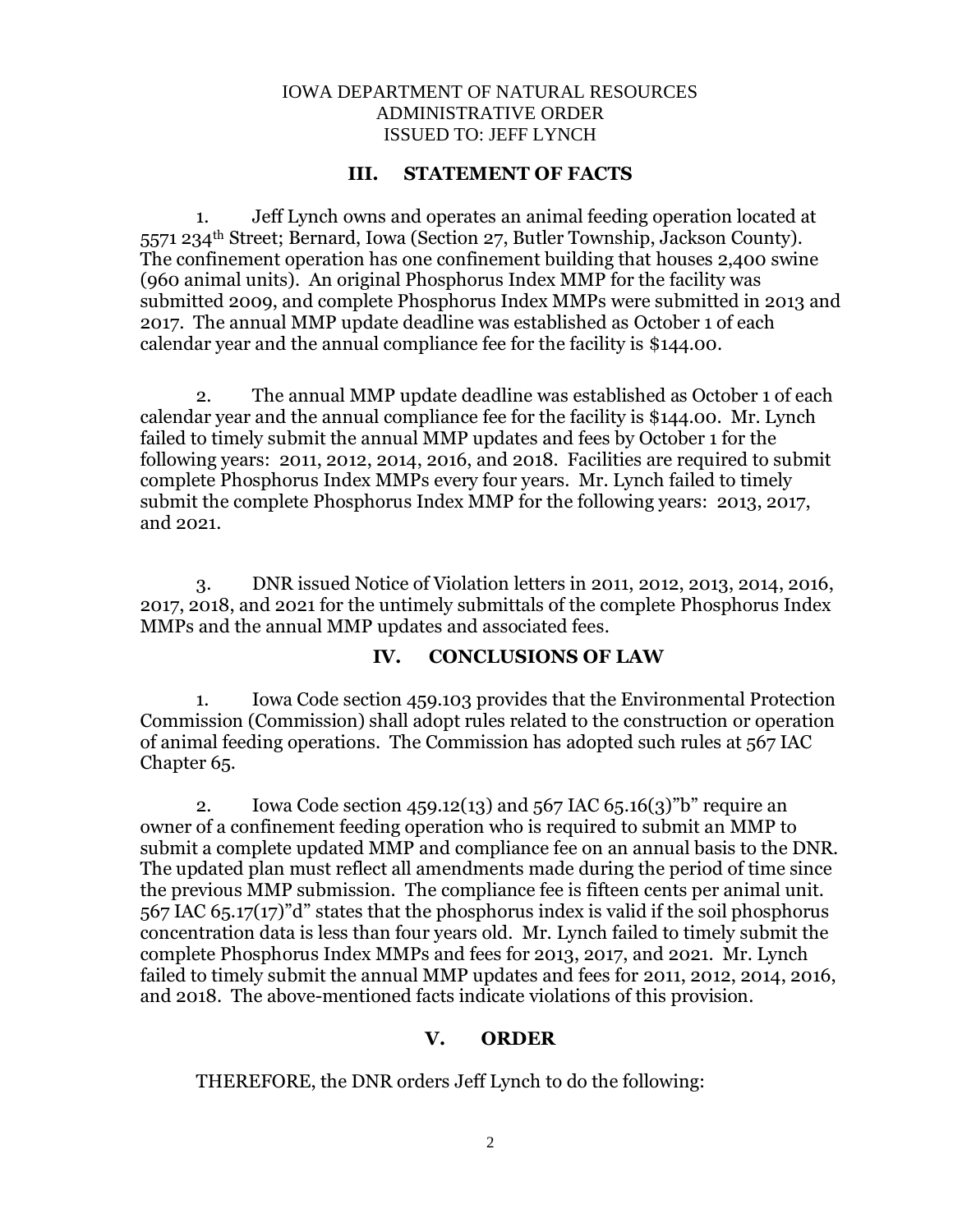#### IOWA DEPARTMENT OF NATURAL RESOURCES ADMINISTRATIVE ORDER ISSUED TO: JEFF LYNCH

1. Pay an administrative penalty in the amount of \$3,000.00 within 60 days from issuance of the Order.

# **VI. PENALTY**

1. Iowa Code section 455B.191 authorizes the assessment of civil penalties of up to \$5,000.00 per day of violation for each of the water quality violations involved in this matter.

2. Iowa Code section 455B.109 authorizes the Commission to establish by rule a schedule of civil penalties up to \$10,000.00, which may be assessed administratively. The Commission has adopted this schedule with procedures and criteria for assessment of penalties in 567 IAC Chapter 10. Pursuant to this chapter, the DNR has determined that the most effective and efficient means of addressing the above-cited violations is the issuance of an Order with an administrative penalty of \$3,000.00. The administrative penalty is determined as follows:

Economic Benefit - 567 IAC Chapter 10 requires that the DNR consider the costs saved or likely to be saved by noncompliance. 567 IAC 10.2(1) states that "where the violator received an economic benefit through the violation or by not taking timely compliance or corrective measures, the department shall take enforcement action which includes penalties which at least offset the economic benefit." 567 IAC 10.2(1) further states, "reasonable estimates of economic benefit should be made where clear data are not available." The failure to timely submit the complete Phosphorus Index MMPs, annual MMP updates, and annual compliance fees has allowed Mr. Lynch to save time and money. It is estimated Mr. Lynch gained an economic benefit of at least \$100.00 and that amount is assessed for this factor.

 $Gravity$  – One of the factors to be considered in determining the gravity of a violation is the amount of penalty authorized by the Iowa Code for that type of violation. As indicated above, substantial civil penalties are authorized by statute. Despite the high penalties authorized, the DNR has decided to handle the violations administratively at this time, as the most equitable and efficient means of resolving the matter. The MMP and Iowa Phosphorus Index are crucial aspects of the DNR's animal feeding operation program. The MMP and Iowa Phosphorus Index ensure that an animal feeding operation has adequate production land available so that the manure can be properly applied to cropland at an agronomic rate in order to prevent over application of manure. Mr. Lynch's facility has a capacity of 960 animal units and environmental harm is likely to occur if the manure is not applied properly. Mr. Lynch has as history of late MMP update submittals. Failing to timely submit complete Phosphorus Index MMPs, annual MMP updates, and annual compliance fees threaten the integrity of the animal feeding operation regulations. Therefore, \$1,500.00 is assessed for this factor.